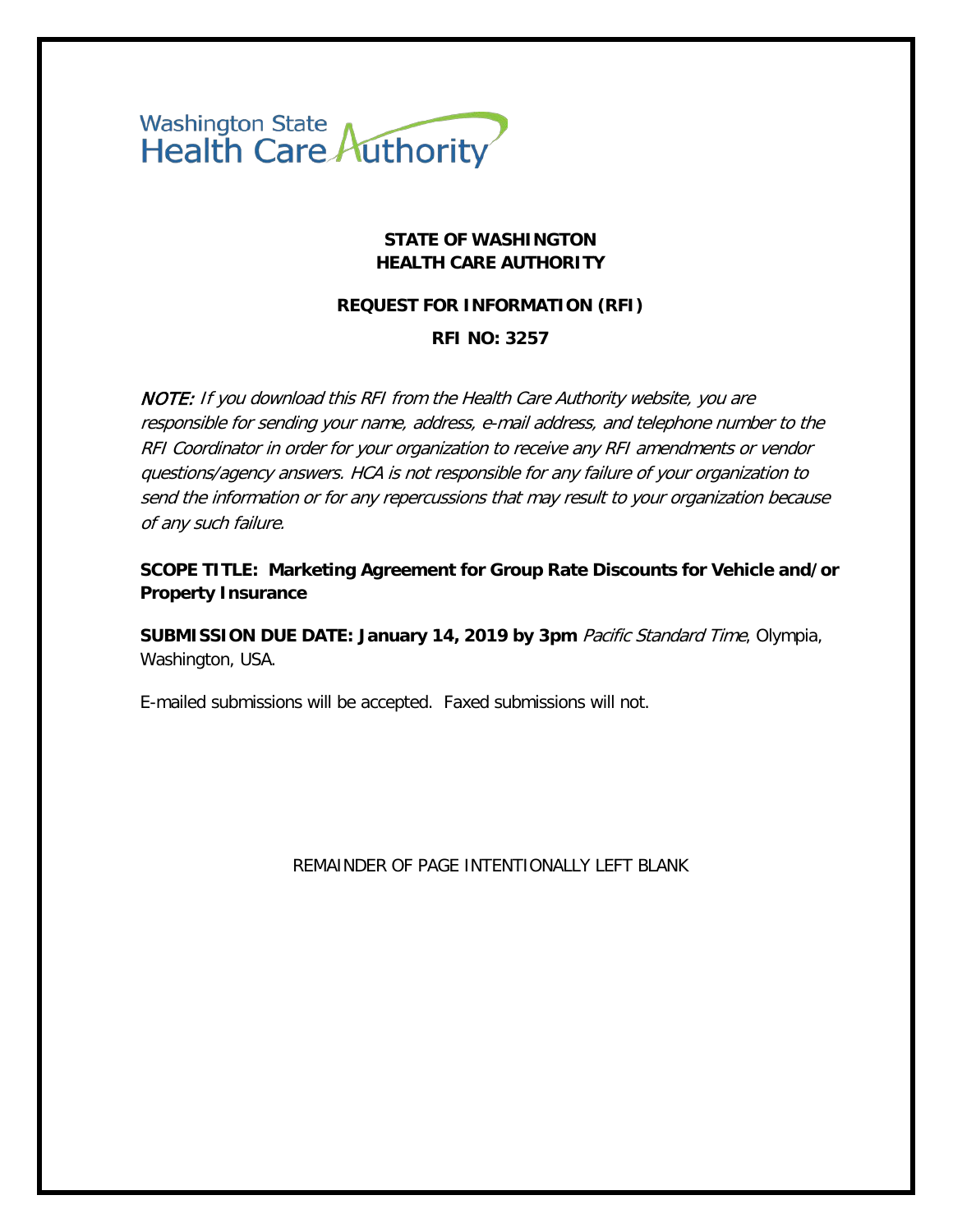# Washington State<br>Health Care Authority

| 1.1.             |  |  |  |
|------------------|--|--|--|
| 1.2 <sub>1</sub> |  |  |  |
|                  |  |  |  |
|                  |  |  |  |
| 3.1.             |  |  |  |
| 3.2.             |  |  |  |
|                  |  |  |  |
| 4.1.             |  |  |  |
| 4.2.             |  |  |  |
| 4.3.             |  |  |  |
| 4.4.             |  |  |  |
| 4.5.             |  |  |  |
| 4.6.             |  |  |  |
|                  |  |  |  |
|                  |  |  |  |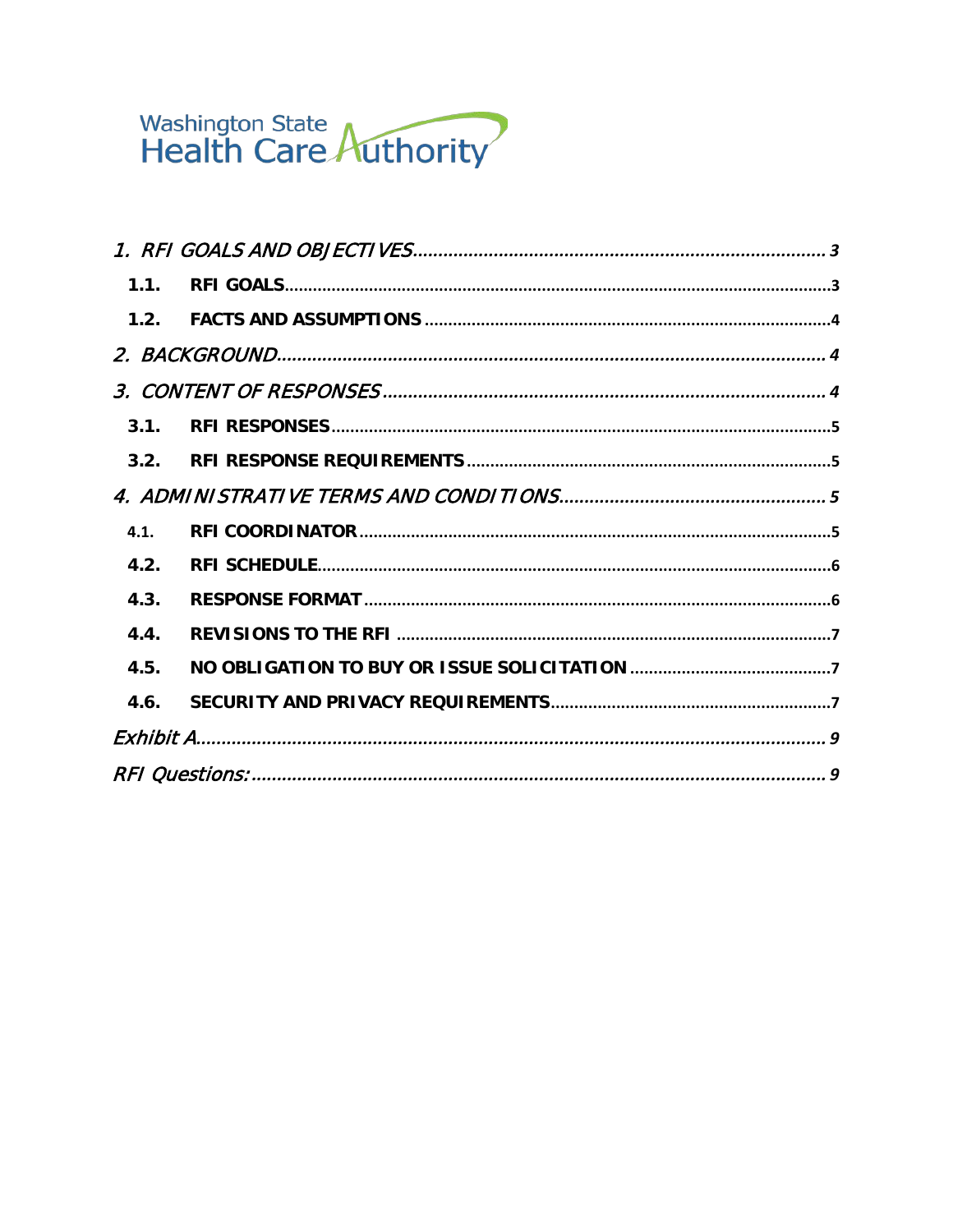# <span id="page-2-0"></span>**1. RFI GOALS AND OBJECTIVES**

This Request for Information (RFI) is seeking information that will assist the Washington State Health Care Authority (HCA) in the prospective procurement of Vehicle and/or Property Group Insurance Plan(s) for the HCA Public Employee Benefits (PEB) eligible population. Specifically, HCA is seeking information on plans that provide group discounts, and additional or rider discounts, and charge no administrative fee. The Plan(s) would be in a marketing partnership with HCA, under which one or more insurance carriers will provide discounts to eligible members and dependents.

# <span id="page-2-1"></span>**1.1.RFI GOALS**

HCA is seeking information to potentially procure Plan(s) that will provide at a minimum:

- Discounts to PEB Subscribers and dependents
- Additional discounts for
	- o Good driver
	- o Students (specify ages)
	- o Bundles
	- o Other discounts (please specify)
- Competitive rates
- Variety of products
- High quality customer service
- Multiple entry points/platforms for customer service
	- 1. Inform –HCA is currently gathering information for a possible procurement of a Vehicle and/or Property Group Insurance Plan(s) for the PEB eligible population. With this RFI, HCA also hopes to inform the vendor community on this prospective procurement and the business context.
	- 2. Learn HCA is issuing the RFI to collect information from the vendor community on its knowledge, experience, and expertise offering a Vehicle and/or Property Group Insurance Plan. HCA is particularly interested in the following:
		- o The ability to customize insurance offering(s) for HCA's needs;
		- o The ability to procure a Vehicle and/or Property Group Insurance Plan (separately and/or bundled, with no administrative fee) that can be advertised at the 2019 Open Enrollment (November 1 - November 30, 2019) with benefits to begin on January 1, 2020.
		- o A group discount offered for Vehicle and Property Group Insurance
			- **Separately or bundled (with no administrative fee)**
		- o Concierge Services that can be offered to enrollees;
		- o Discounts on affinity programs including but not limited to:
			- **Travel**
			- Roadside Assistance
			- Pet Insurance
			- Home Security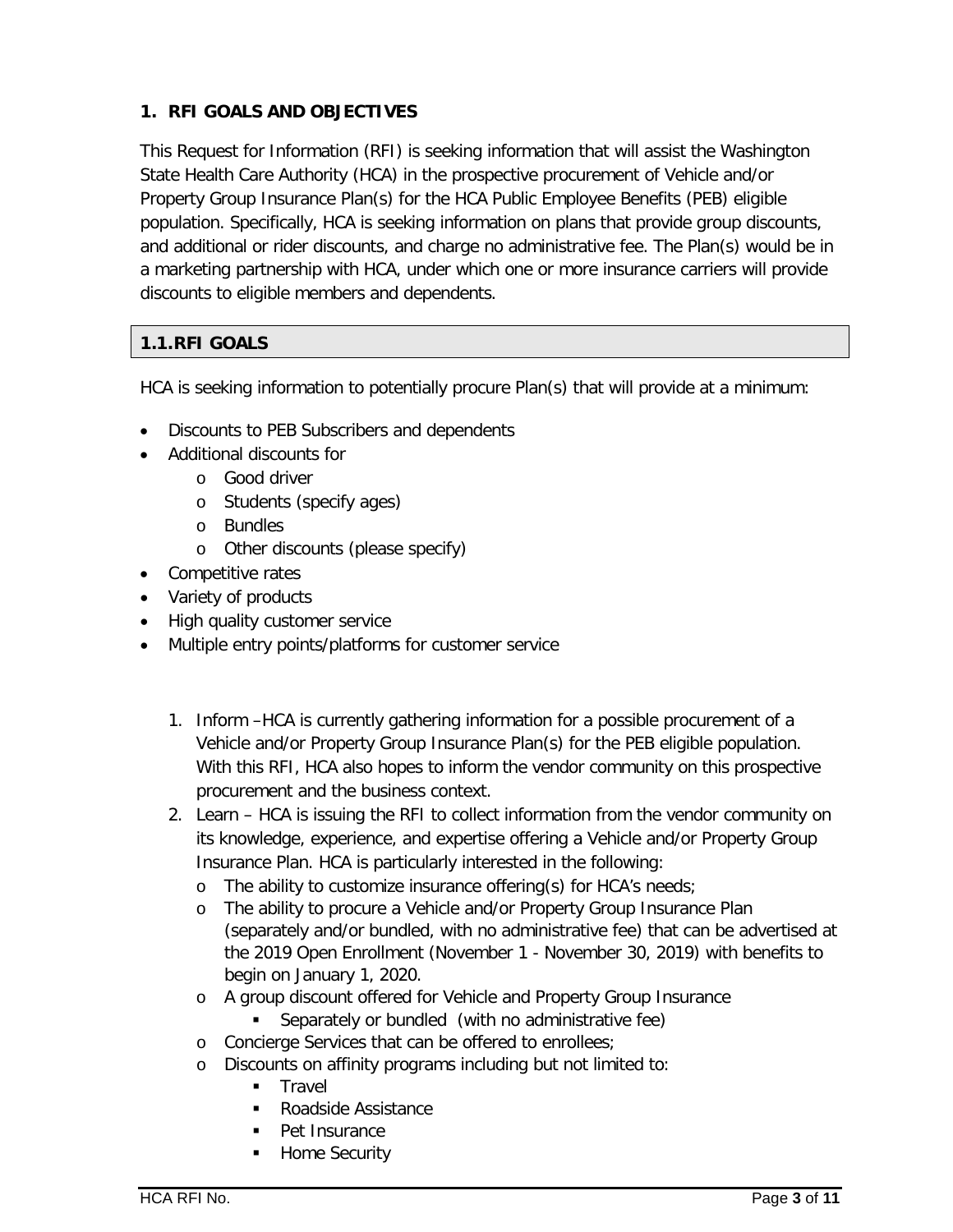- Home Warranty (appliance repairs, etc.)
- Car Warranty
- Identify Theft

## <span id="page-3-0"></span>**1.2.FACTS AND ASSUMPTIONS**

HCA currently has a marketing agreement with a third party vendor to offer auto and home insurance to PEB members and their dependents. This agreement allows the third party vendor to offer vehicle/property products directly to PEB subscribers twice per year via a mailed advertisement and an email campaign. In addition, the third party attends PEB's annual open enrollment benefit fairs statewide and also has promotional materials included in new employee welcome packets.

HCA desires to contract with at least two (2) vendors to provide either a group vehicle/property product that sets group rates and affinity program discounts, or an overall group discount that could be applied to individually underwritten vehicle/property insurance policies for PEB Subscribers and their Dependents. Any contract resulting from a future potential RFP will not include direct access by the vendor to email and/or mailing addresses of the PEB population; instead HCA would provide visibility to the product(s) offered as a result of any potential RFP on the HCA website, in new employee welcome packets, at annual benefit fairs, and wellness events.

## <span id="page-3-1"></span>**2. BACKGROUND**

The Washington State Health Care Authority, hereafter called "HCA," is a cabinet-level agency within the Washington State executive branch and governed by chapter 41.05 of the Revised Code of Washington (RCW).The PEB Program administers medical, dental, life, accidental death and dismemberment, long-term disability, and optional insurances to eligible state employees and their eligible dependents. Most of these PEB benefits also extend to eligible employees of non-state public entities, retirees, continuation coverage subscribers, and their eligible dependents. The PEB Program covers approximately 378,000 lives.

PEB Subscribers is defined as the individual who is the primary account holder and enrollee in PEB insurance benefits. (As used within this RFI, member means either PEB Subscribers or their dependents.)

# <span id="page-3-2"></span>**3. CONTENT OF RESPONSES**

This section outlines the elements requested in the response for this RFI. Subsequent sections provide additional background and detail on these requested response elements. The timeline in Section [4.2](#page-5-0) includes time for additional questions to address any information not covered in the subsequent sections.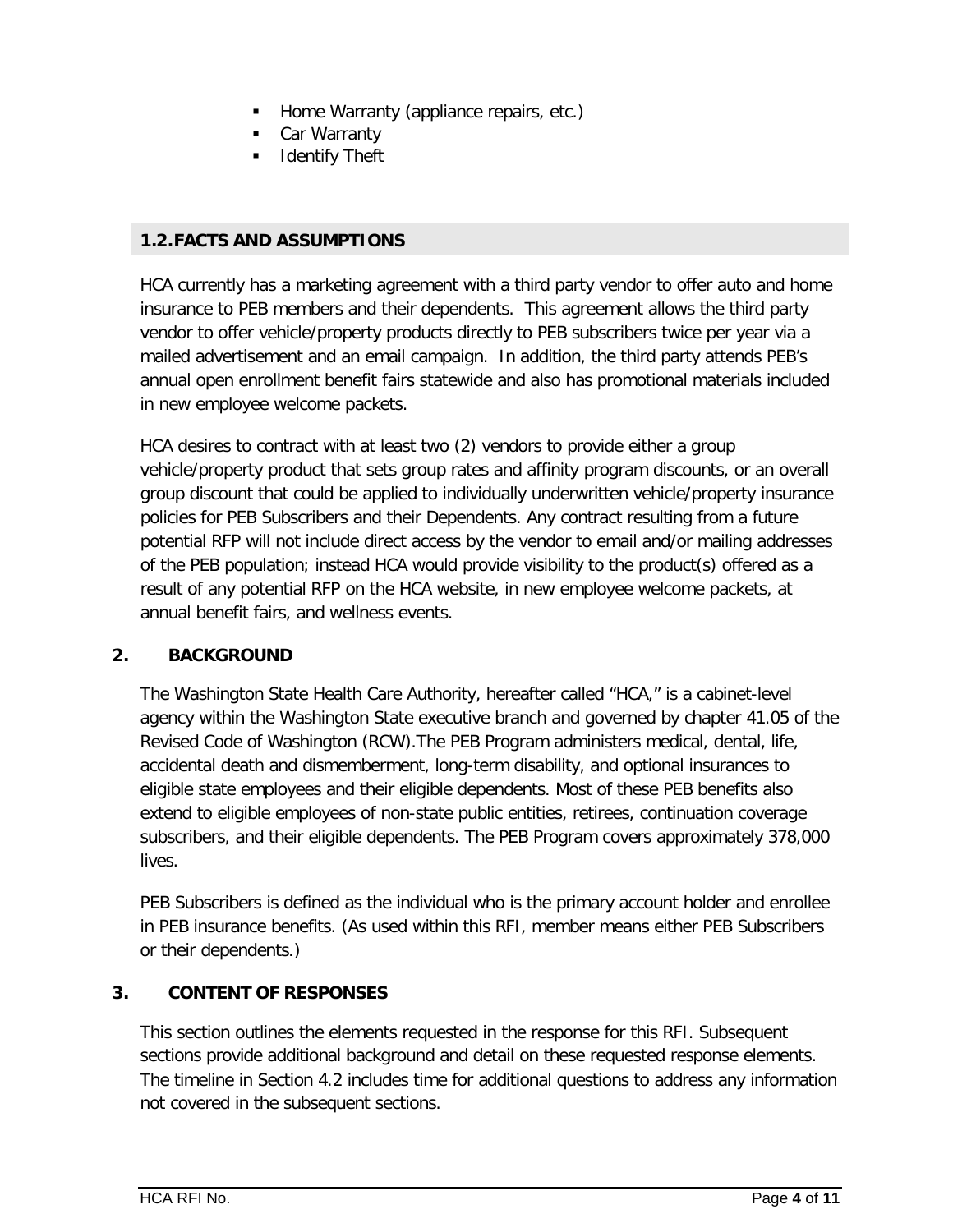# <span id="page-4-0"></span>**3.1.RFI RESPONSES**

Exhibit A, attached, contains questions and desired capabilities that are to be used as prompts for the information being sought under this RFI.

Please use the above capabilities as a framework in your responses to the requirements in the next section. This common framework will greatly facilitate interpretation of the RFI results.

# <span id="page-4-1"></span>**3.2.RFI RESPONSE REQUIREMENTS**

Please respond to the following categories in your response. Clearly reference where each item below is addressed. For each item listed below, in parentheses, HCA has provided a **suggested** page limit. While HCA is interested in learning as much as possible, HCA values your time and does not want you spending a lot of it preparing a large response. Therefore, these numbers are provided as a **guideline only**, and you are free to exceed these suggested limits.

Responses may include any preprinted materials that would provide the information HCA requests.

Categories (Specific questions are included in Exhibit A)

- A. Marketing Plan (2 pages)
- B. Policy Type (3 pages)
- C. Coverage Area (1 page)
- D. Policy Design (5 pages)
- E. Customer Service (3 pages)
- F. Administration (3 pages)
- G. Optional Questions (3 pages)

Respondents need to answer every MANDATORY (M) question in order to submit a response; Respondents may respond Not Applicable to questions they feel do not pertain to their organization.

## <span id="page-4-2"></span>**4. ADMINISTRATIVE TERMS AND CONDITIONS**

#### <span id="page-4-3"></span>**4.1. RFI COORDINATOR**

Please submit questions and responses to the RFI Coordinator at the following address and/or email:

Ellen Wolfhagen RFI Coordinator Health Care Authority PO Box 42702 Olympia, WA 985014

HCA RFI No. Page **5** of **11**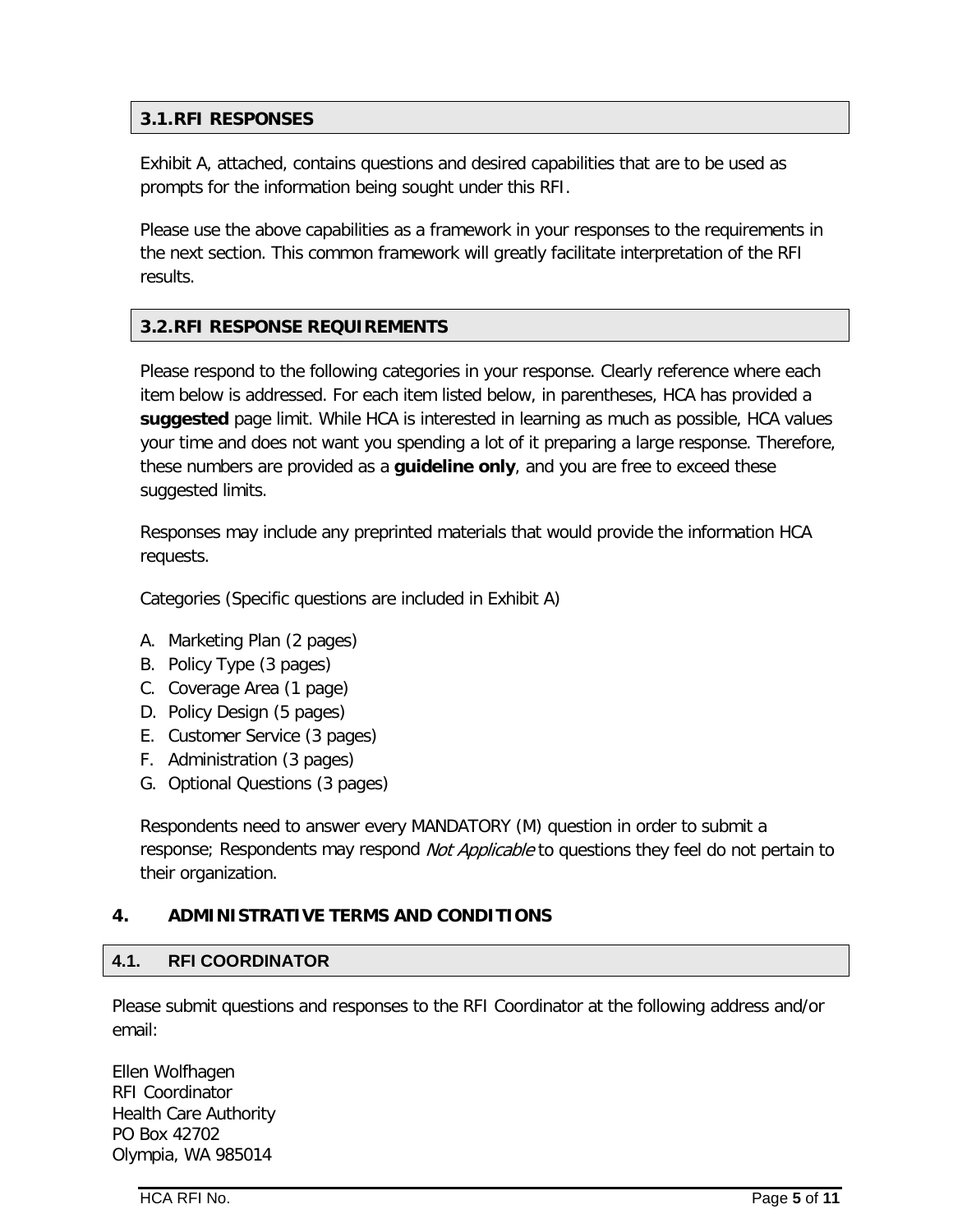#### [mailto: contracts@hca.wa.gov](mailto:contracts@hca.wa.gov)

Please be sure to include the RFI Number (#3257) in the subject line of any emails.

# <span id="page-5-0"></span>**4.2.RFI SCHEDULE**

| Release RFL                         | December 21, 2018       |
|-------------------------------------|-------------------------|
| Vendor Questions due by 1:00 p.m.   | January 3, 2019         |
| Answers to Vendor Questions         | January 7, 2019         |
| Vendor Submissions due by 3:00 p.m. | <b>January 14, 2019</b> |

HCA reserves the right to change the RFI Schedule at any time.

## <span id="page-5-1"></span>**4.3.RESPONSE FORMAT**

Please do not cut and paste responses into this RFI. Instead, provide a response as a separate document using the corresponding item number listed in Exhibit A.

Responses must be provided in an electronic format, such as Adobe Acrobat or Microsoft Word. This will assist in HCA's review process. Responses may be provided in more than one file and submitted in more than one email. HCA prefers that all responses be submitted via email to the RFI Coordinator. A physical copy of responses and materials will also be accepted. However, faxed responses will not.

**Please note that HCA will not accept zipped or compressed files in connection with this RFI**. HCA will not open any such file. If individual files to a response are too large, please send multiple emails instead of compressing files.

## **A. Cost of Response**

You will not be reimbursed for any costs associated with preparing or presenting any response to this RFI.

## **B. Response Property of HCA**

All materials submitted in response to this RFI become the property of HCA. HCA has the right to use any of the ideas presented in any response to the RFI.

## **C. Public Records and Proprietary Information**

Any information contained in the response that is proprietary or confidential must be clearly designated as such. The page and the particular exception(s) from disclosure must be identified. Each page claimed to be exempt from disclosure must be clearly identified by the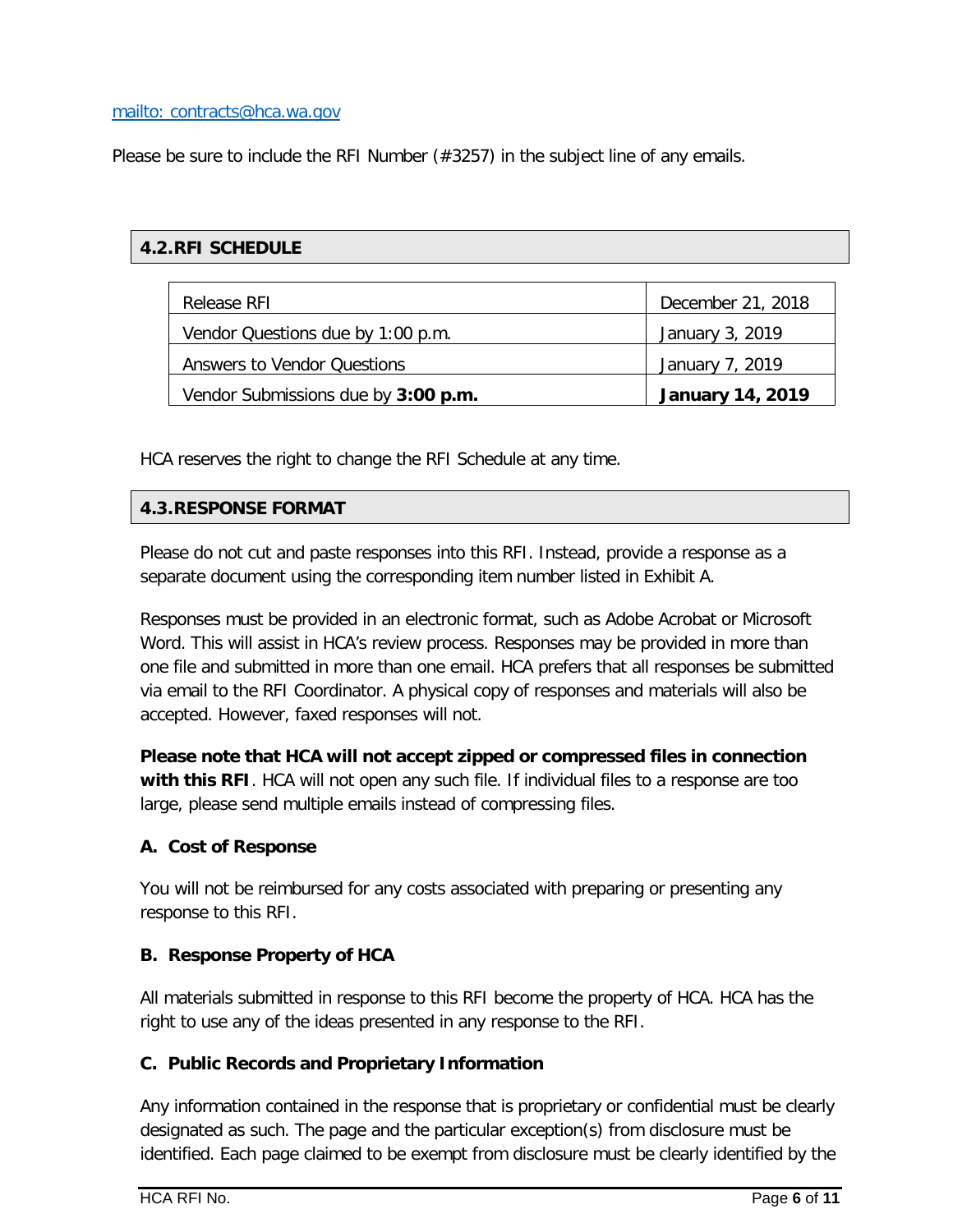word "confidential" printed on the **lower right hand corner** of the page. Marking the entire response as confidential will be neither accepted nor honored and may result in disclosure of the entire response.

To the extent consistent with chapter 42.56 RCW, the Public Records Act, HCA shall maintain confidentiality of your information marked confidential or proprietary. If a request is made to view your proprietary information, HCA will notify you of the request and of the date that the records will be released to the requester unless you obtain a court order enjoining that disclosure. If you fail to obtain the court order enjoining disclosure, HCA will release the requested information on the date specified in its notice to you.

HCA's sole responsibility shall be limited to maintaining the above data in a secure area and to notify you of any request(s) for disclosure for so long as HCA retains your information in HCA records. Failure to so label such materials, or failure to timely respond after notice of request for public records has been given, shall be deemed a waiver by you of any claim that such materials are exempt from disclosure.

# <span id="page-6-0"></span>**4.4.REVISIONS TO THE RFI**

HCA reserves the right to amend this RFI at any time. In the event it becomes necessary to revise any part of this RFI, addenda will be provided via e-mail to all individuals who have made the RFI Coordinator aware of their interest. Addenda will also be published on Washington's Electronic Bid System (WEBS). The website can be located at [https://fortress.wa.gov/ga/webs/.](https://fortress.wa.gov/ga/webs/) For this purpose, the published questions and answers and any other pertinent information shall be provided as an addendum to the RFI and will be placed on the website.

HCA reserves the right to cancel or reissue this RFI at any time, without obligation or liability.

# <span id="page-6-1"></span>**4.5.NO OBLIGATION TO BUY OR ISSUE SOLICITATION**

HCA will not contract with any vendor as a result of this RFI. While HCA may use responses to this RFI to draft a competitive solicitation for the subject of these services, issuing this RFI does not compel HCA to do so.

Responding to this RFI will not be a requirement of future solicitations. Responses and information provided in response to this RFI will not be considered when evaluating bidders responding to any future solicitation.

If HCA does a solicitation, HCA will post it on WEBS, as well as on the HCA website.

# <span id="page-6-2"></span>**4.6.SECURITY AND PRIVACY REQUIREMENTS**

Any solution HCA procures and implements will need to comply with applicable state, federal, and industry regulations, such as the following: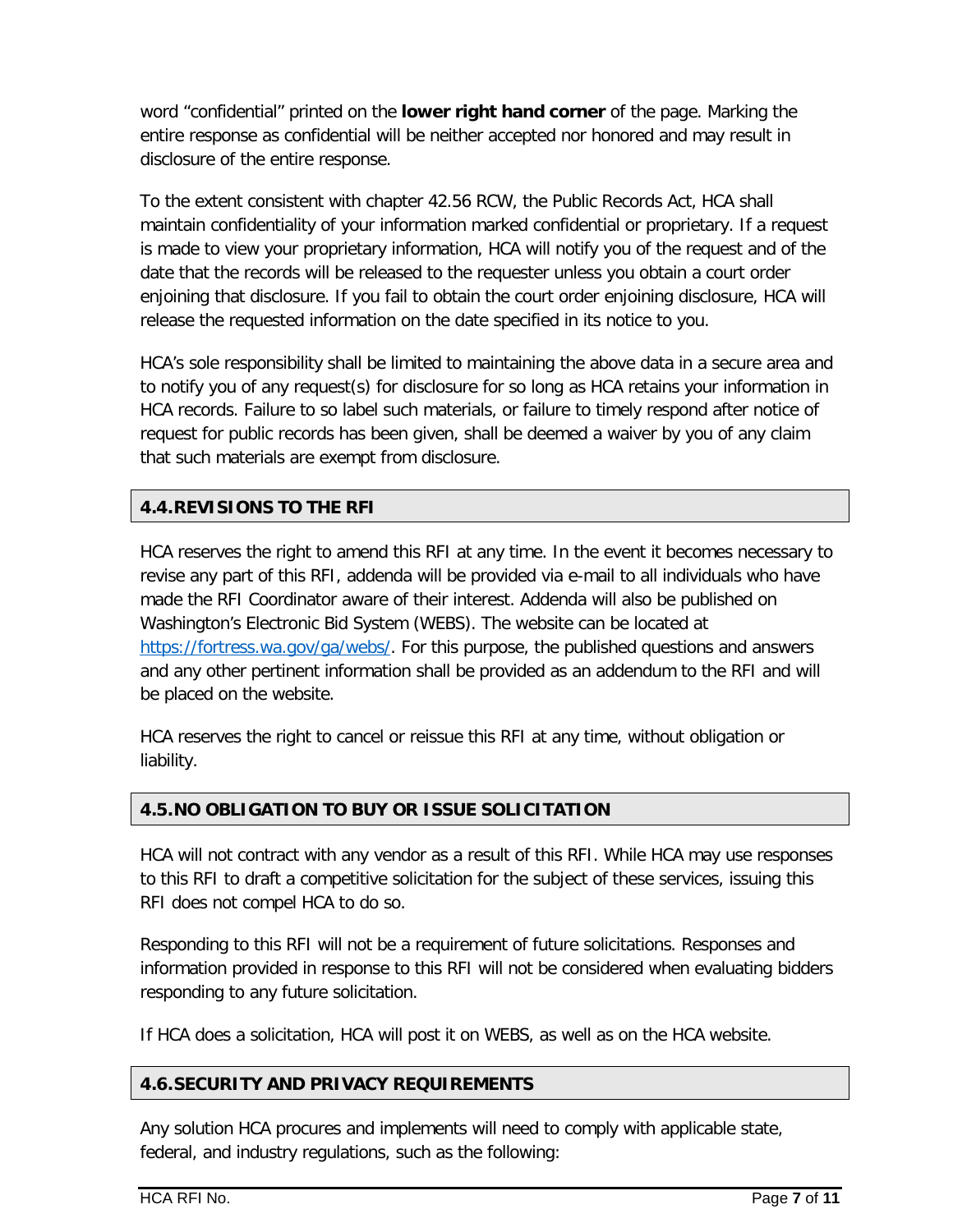- 1. WA State OCIO Security Standard, OCIO 141.10
- 2. 42 CFR Part 2
- 3. RCW 70.02
- 4. HCA Privacy and Security Policies, such as HCA 1-02 and HCA 6-16

Further information about any of the above can be provided at vendor request.

# REMAINDER OF PAGE INTENTIONALLY LEFT BLANK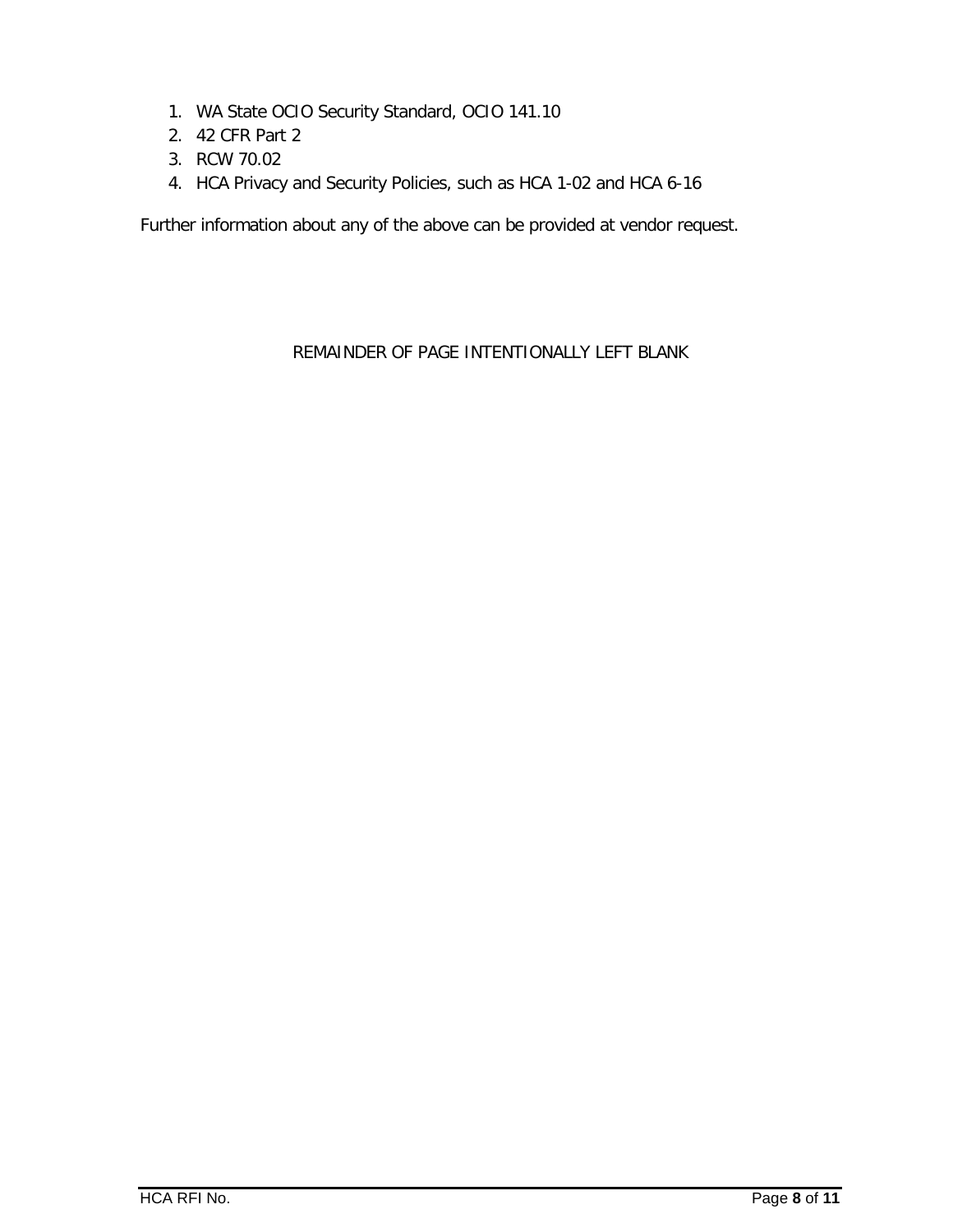# <span id="page-8-0"></span>**Exhibit A**

For each item listed below (A-F), HCA has provided a **suggested** page limit in parentheses. Therefore, these numbers are provided as a **guideline only**; you are free to exceed these limits. Respondents need to answer every MANDATORY question to submit a response.

# <span id="page-8-1"></span>RFI Questions:

- A. Marketing Plan (2 pages) MANDATORY
	- 1. Describe your current marketing plan for your product(s).
	- 2. Describe marketing materials (e.g., postcards, emails, etc.) that you currently use. Please provide examples.
- B. Policy Type (3 pages) MANDATORY
	- 1. Using the table provided below, please provide liability limitation(s), both MINIMUM and MAXIMUM amounts, of your insurance product line coverage as of January 1, 2018. (Items that are not indicated as MANDATORY in the table are optional and may be marked as *Not Applicable* as necessary.)

| <b>Insurance Product Type</b>                                           | <b>LIABILITY LIMITATIONS</b> |
|-------------------------------------------------------------------------|------------------------------|
| <b>Personal Auto - MANDATORY</b>                                        |                              |
| <b>Homeowners - MANDATORY</b>                                           |                              |
| Renters                                                                 |                              |
| Condos                                                                  |                              |
| <b>Boats and Yachts</b>                                                 |                              |
| Recreational/Sport Vehicles (ATV,<br>PWC, Snowmobiles, Golf cart, etc.) |                              |
| Recreational Vehicles, Campers,<br>Motorhome, Travel Trailers           |                              |
| Motorcycle                                                              |                              |

- 2. Describe how group discounts are obtained by Subscribers within a group plan.
- 3. Can PEB Subscribers obtain group discounts through a dedicated code open only to PEB Subscribers and their dependents?
- 4. What do you require to identify PEB Subscribers and dependents?
- C. Coverage Area (1 page) MANDATORY
	- 1. Provide a list of the States where your organization offers insurance product lines, indicating which lines are available.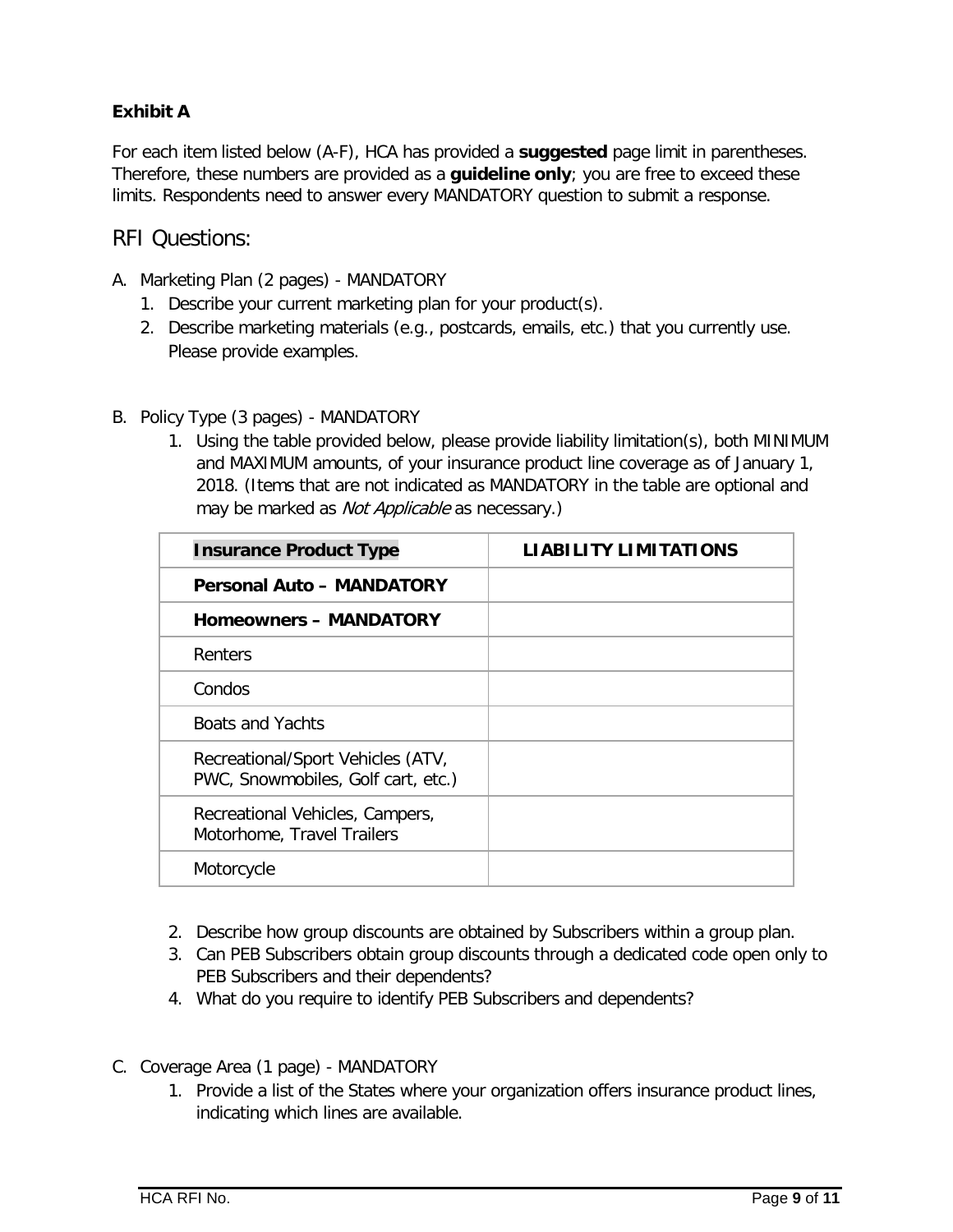- 2. Provide a list of employers (and the number of employees) to which you offer vehicle and property group plans or a group insurance discount.
- 3. Provide a list of exclusions that apply (against which type of policies) in Washington State.
- D. Policy Design (5 pages) MANDATORY
	- 1. Describe your organization's range of product lines, including descriptions of covered services.
	- 2. Provide sample rates for organizations of 100,000 members or more.
	- 3. Does your organization provide group rates? If so, describe in detail how those operate.
	- 4. Does your organization offer affinity programs? If so, provide a list of all the available affinity programs and describe in detail what is included in them.
- E. Customer Service (3 pages) MANDATORY
	- 1. Describe all the ways your organization allows members to submit claims for reimbursement.
	- 2. Does your organization have dedicated staff for large employer groups? If so, please describe.
	- 3. Where is your customer service center located? What are the hours of operation and time zone?
	- 4. Do you have a dedicated call center for large employer groups? If so, what is the threshold for being considered a "large employer group?"
	- 5. How does your organization measure customer satisfaction, and how often is it measured? Provide measurement results for the last two (2) years.
- F. Administration (3 pages) MANDATORY
	- 1. Can your organization receive premium payments directly from a member?
	- 2. Does your organization have an online portal? If so, does it allow:
		- Members to make premium payments?
		- Members to file a claim, with associated documents supporting the claim?
		- Members to make changes in enrollment/coverage?
	- 3. What platform(s) does your portal operate on?
	- 4. With what device(s) is your portal compatible?
	- 5. Are there differences in users' ability to use your portal based on the platform and/or device used to access it?
- G. OPTIONAL Questions
	- 1. Can your organization provide reports on:
		- How many PEB Subscribers enroll?
		- What product(s) PEB Subscribers are buying?
		- How many PEB Subscribers cancel coverage each year (by type)?
		- What type(s) of claims have been filed (by time period)?